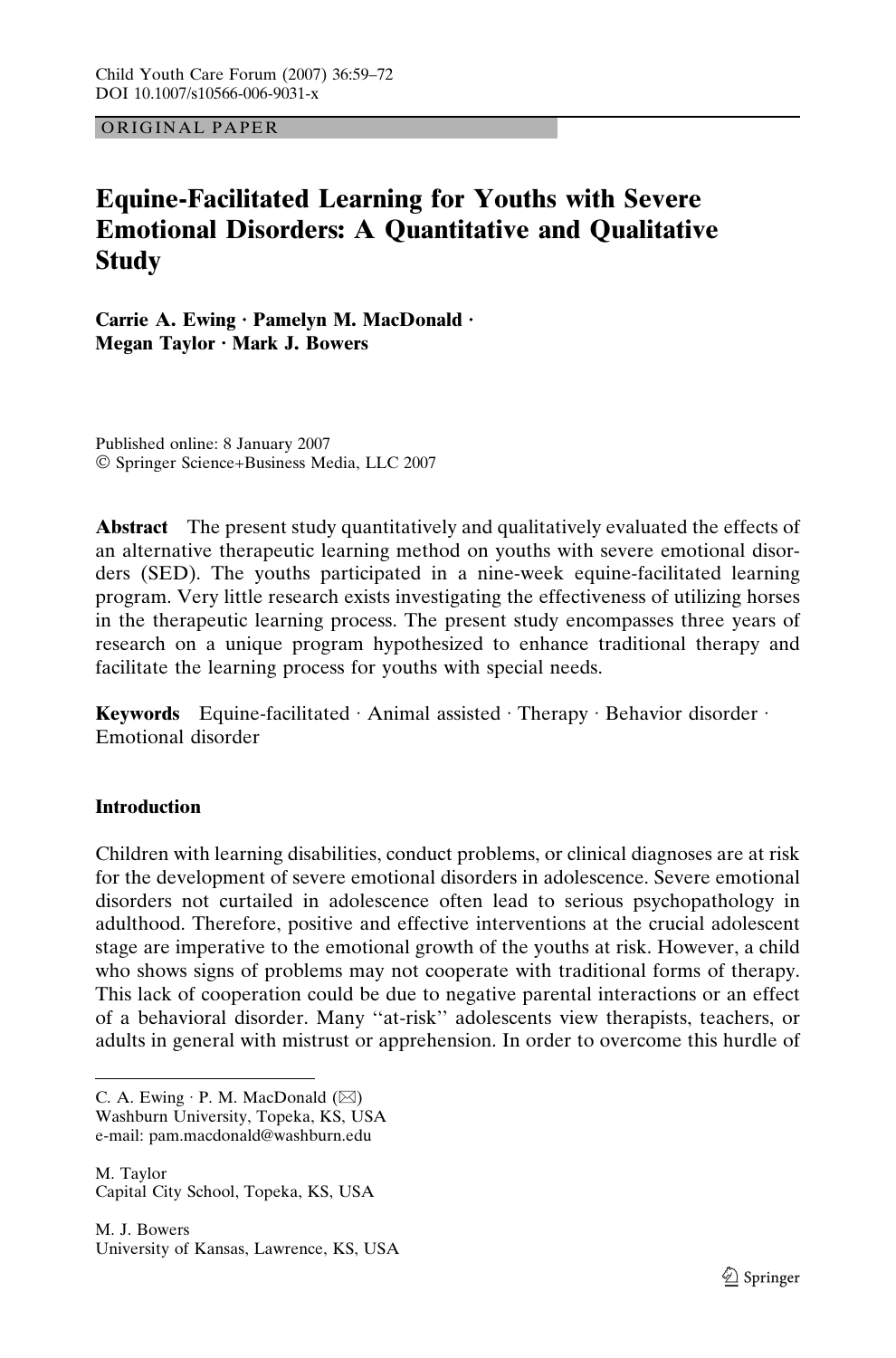apprehension, mental health professionals and teachers often turn to alternative methods of therapy to meet the needs of emotionally disturbed youth. The present study focuses on such an alternative method that utilizes animals in a therapeutic role with ''at-risk'' adolescents enrolled in a special education setting over a threeyear period. This study will explore the use of equines as therapeutic co-facilitators and education enhancers. The purpose of this study is to evaluate the effectiveness of the described method.

#### Animals as Co-Therapists and Educators

Working with developmentally or behaviorally challenged children requires imagination and the ability to incorporate methods other than ''talk therapy'' into the office setting. Therapists often turn to play therapy, sports, or outdoor walks to build rapport with a difficult child (Bowers  $& MacDonald, 2001$ ). Animals may open the door, so to speak, to garner attention, to initiate discussions, and to establish the trust needed in the therapeutic process.

During a child's social maturation, owning a pet or simply interacting with animals helps develop the attitudes of empathy and humaneness towards others. Empathy is often lacking in youths with behavioral or conduct disorders. Animal assisted therapy and/or learning (AAT/L) may help to instill empathy with these youths. According to Nebbe (2003) ''children see animals as peers, teaching them to be empathetic with an animal is easier than with a human.'' A positive correlation has been demonstrated between animal companionship and empathy towards other people (Bryant, 1985; Poresky, 1996). A school-based humane education program found enhanced attitudes towards animals, as well as a generalization from those attitudes toward human-directed empathy (Ascione & Weber, 1996).

#### Equine-Facilitated Psychotherapy/Learning

A specific area of animal assisted therapy gathering attention uses horses as cofacilitators in a learning process. Equine-facilitated psychotherapy or learning (EFP/ L) is an experiential methodology that uses a ''hands-on'' approach. It is unique from other AAT/L methodologies in that the client must go to the animal and participate in the animal's environment. Therapists using this method find horses to have a special rehabilitating role ''because people can ride horses and there is a unique opportunity to experience the deeper dimensions of the human-animal relationship" (Vidrine, Owen-Smith, & Faulkner, 2002, p. 590). The rationale behind the use of horses as a more effective therapy animal involves the physical attributes of the horse. The stature of a horse alongside a child solicits respect, a frequent problem area with at-risk children. For the emotionally or cognitively disabled child, the philosophy of EFP/L is ''the challenge of controlling a 1,000 pound snorting creature which both concentrates the mind and, when successfully met, stokes the dampened fires of pride'' (Melson, 2001, p. 115).

The objective of EFP/L is to instill a sense of order, to create an understanding of boundaries, to improve focus, and to instill trust (Equine-Facilitated Mental Health Association, EFMHA, 2003). Activities in the learning process may include feeding, tacking, grooming, riding, or vaulting. EFP specifically does require a licensed mental health care worker and a credentialed equine professional to carry out the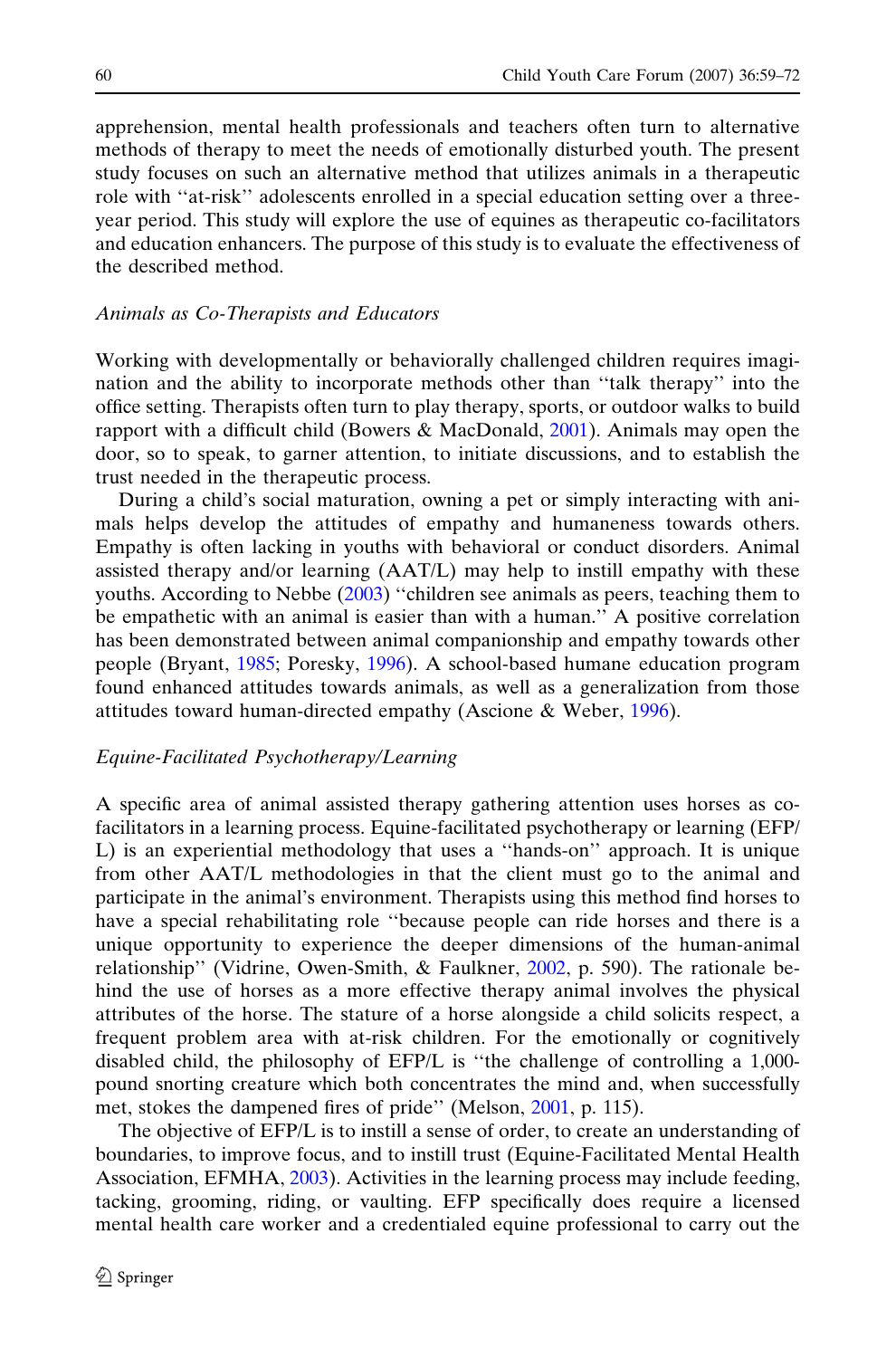activities (EFMHA, 2003). AAT/L with a horse requires more time, training and dedication than with other animals. However, the horse offers the recipient an unparalleled experience that is both physical and social (Fine, 2000).

To date, the majority of research on EFP/L is qualitative. However, interest in the novel approach has provoked the attention of the psychological research community. Initial results of pilot studies show promise and a need for greater empirical study. Bowers and MacDonald's (2001) evaluation of an equine-facilitated therapy program for at-risk adolescents found a significant decrease in depression for participating youths. Both self-report measures and observations of the participants showed the program to ''foster development of life skills including open and direct communication, honesty, patience, respect, and proper use of power and control'' (Bowers & MacDonald, 2001, p. 69). Adolescents (ages 13– 16 years) referred by residential treatment centers and homes who participated in an EFP program were found to have significant increases in feelings of self-esteem and internal locus of control (MacDonald & Cappo, 2003). This second pilot study also revealed an increase in participants' reported feelings of social acceptance and peer popularity, indicating the program may positively affect the adolescent's ability to make friends and interact with other people. A third pilot study conducted with referred adolescents who showed both defiant behaviors and anger management issues found a significant decrease in self-reports of hostility and overall aggression following a six-week EFP program (P.M. MacDonald, unpublished). Children and adolescents with physical disabilities demonstrated increases in self-esteem in a therapeutic riding program's post-test evaluation (Gatty, 2001). The findings of increased self-esteem are considered to be a result of the confidence gathered during the program and increased feelings of control not usually experienced by physically handicapped individuals. A qualitative study conducted with children in a residential center showed improvement in the areas of interpersonal communication, sensitivity towards others and relationship building among the participants in a therapeutic vaulting program (Vidrine et al., 2002). More recently, a study of a five-day therapeutic riding program showed significant decreases in anger among able-bodied children (Kaiser, Spence, Lavergne, & Vanden Bosch, 2004).

Clearly, the utilization of horses as therapeutic intervention with at-risk adolescents is a credible area of research. Most AAT/L programs take place in a therapist's office or a classroom. EFP/L is unique in that the clients go to the animal: They must experience the treatment in its natural environment. To continue the lead of current, promising research, the purpose of this study was to evaluate the effectiveness of equine-facilitated therapy with adolescents diagnosed with severe emotional disorders. To date, most research has been conducted with adolescents in residential treatment centers. This study includes participants from a special purpose day school. The day school presents greater challenges due to the inconsistent family life most youths in the study experience at home. The present study also focuses on a younger population (ages 10–13 years), with more severe emotional or learning impairments than the pilot studies. It was predicted that the program would increase the youth's sense of self-worth, self-esteem, interpersonal empathy, and internal locus of control. It was also predicted that participation in the equine-facilitated program would result in decreased feelings of depression and loneliness.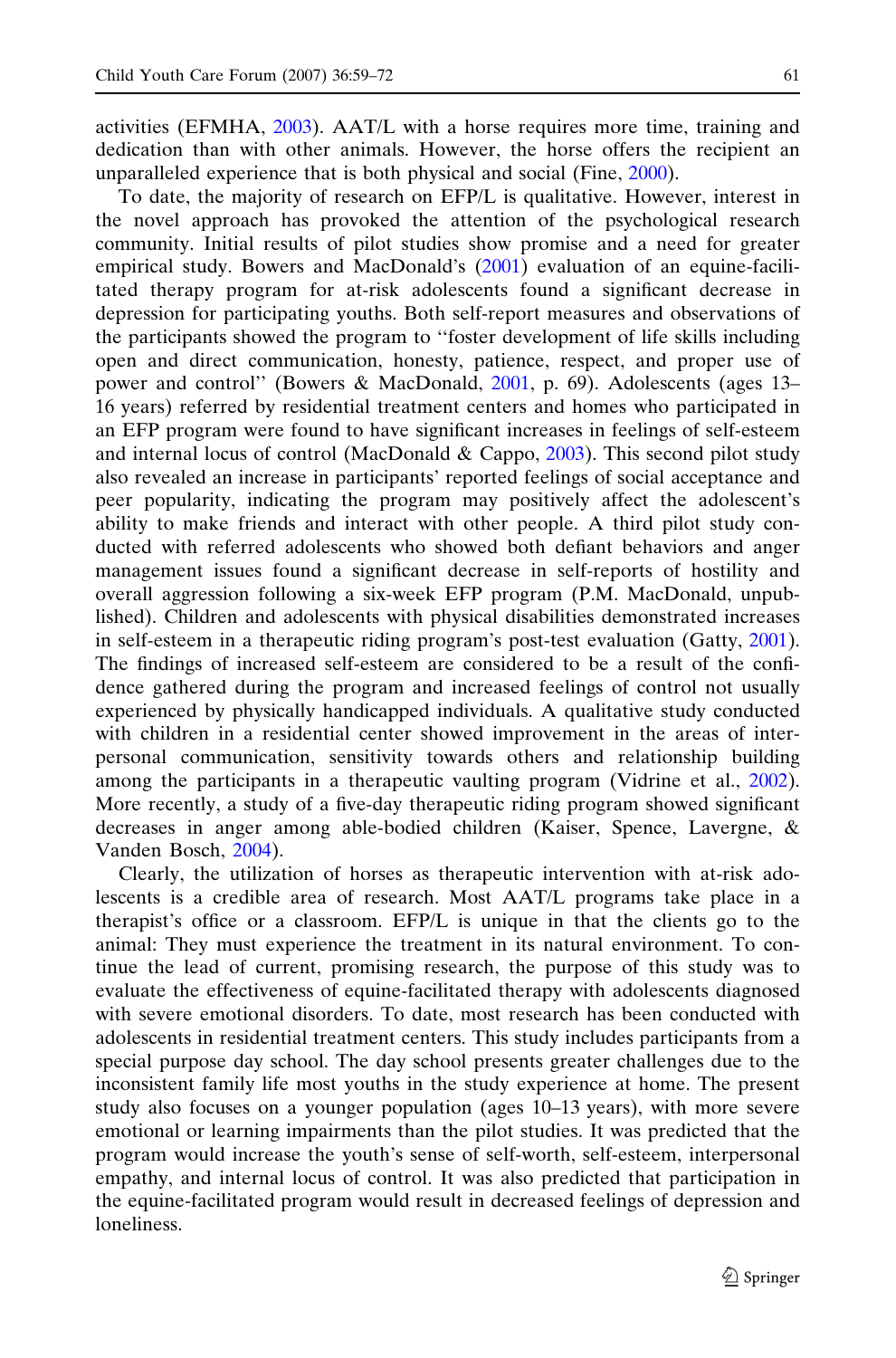### Method

### **Participants**

Youths from an alternative day school for middle and high school aged students participated in an equine-facilitated learning program, named Horse Power. Serenata Farms School of Equestrian Arts in Big Springs, Kansas was the initial location for Horse Power. Because of financial constraints, the final year of the program was carried out at R & D Ranch, located in Topeka, Kansas. R & D Ranch generously donated the use of their facility and their horses to the program. A North American Riding for the Handicapped Association (NARHA) certified trainer supervised the program at both farms.

Students are referred to the alternative school when they cannot learn in traditional classrooms or mainstreamed special education classes. The youths in this study suffer from moderate to severe behavioral or conduct disorders and/or learning disabilities. Many of the participants have IQ scores below the average range. Table 1 shows the range of verbal, performance and full IQ scores for 26 participants. Table 2 includes the mean full IQ scores of the participants and the mean full IQ scores of the participants without the score of one gifted student.

Participants included both males and females, of various ethnic backgrounds, ranging in ages from 10 to 13 years. Most of the participants live in poor familial

| Table 1 IQ Scores of<br>Participants                           | Participant              | Verbal<br>IQ score | Performance<br>IQ score | Full IQ<br>score |
|----------------------------------------------------------------|--------------------------|--------------------|-------------------------|------------------|
|                                                                | 1                        | 89                 | 91                      | 89               |
|                                                                | $\overline{c}$           | 78                 | 91                      | 83               |
|                                                                | $\overline{\mathbf{3}}$  | 78                 | 81                      | 77               |
|                                                                | $\overline{\mathcal{L}}$ | 89                 | 81                      | 84               |
|                                                                | 5                        | 74                 | 54                      | 64               |
|                                                                | 6                        | 81                 | 93                      | 85               |
|                                                                | 7                        | 97                 | 92                      | 95               |
|                                                                | $\,$ 8 $\,$              | 100                | 83                      | 92               |
|                                                                | 9                        | 97                 | 111                     | 104              |
|                                                                | 10                       | 105                | 87                      | 96               |
|                                                                | 11                       |                    |                         |                  |
|                                                                | 12                       | 82                 | 86                      | 83               |
|                                                                | 13                       | 80                 | 83                      | 80               |
|                                                                | 14                       |                    |                         | 50               |
|                                                                | 15                       | 113                | 100                     | 107              |
|                                                                | 16                       | 92                 | 86                      | 88               |
|                                                                | 17                       | 70                 | 50                      | 60               |
|                                                                | 18                       |                    |                         | 117              |
|                                                                | 19                       | 71                 | 68                      | 67               |
|                                                                | 20                       | 130                | 140                     | 138              |
|                                                                | 21                       | 88                 | 78                      | 81               |
|                                                                | 22                       | 97                 | 95                      | 95               |
|                                                                | 23                       |                    |                         |                  |
|                                                                | 24                       | 98                 | 82                      | 90               |
|                                                                | 25                       | 89                 | 89                      | 87               |
|                                                                | 26                       | 95                 | 65                      | 78               |
| Note: Dashes indicate the IQ                                   | 27                       | 71                 | 80                      | 73               |
| score was not available. Range<br>for full IO score = $50-138$ | 28                       |                    |                         |                  |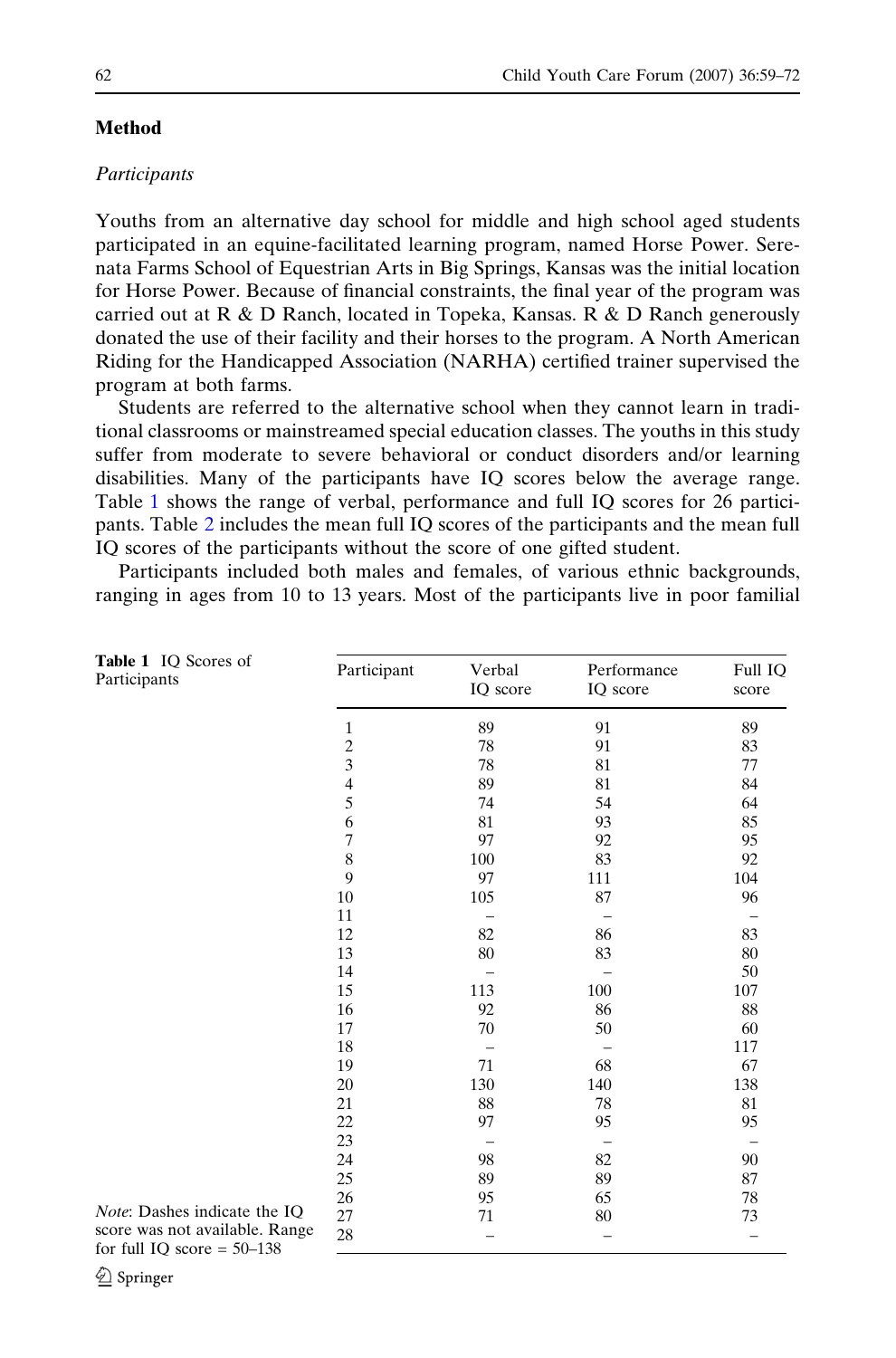| Participants               | Verbal IO | Performance | Full IO |
|----------------------------|-----------|-------------|---------|
|                            | scores    | IO scores   | scores  |
| All $(N = 26)$             | 89        | 85          | 86      |
| Without outlier $(N = 25)$ | 87        | 83          | 84      |

|  |  |  |  |  |  |  |  |  | <b>Table 2</b> Mean IQ Scores of Participants |
|--|--|--|--|--|--|--|--|--|-----------------------------------------------|
|--|--|--|--|--|--|--|--|--|-----------------------------------------------|

Note: Values are M

environments, with low socioeconomic support. Thirty-six students participated in the program. Not all students in the program participated in the study. Some students were extremely low functioning or had such severe behavioral disorders that testing was not feasible. Thus, the study tested twenty-eight of the thirty-six participants.

A special education teacher at the day school referred students to the nine-week program. She based the selection of students on group dynamics. Students selected for each experimental group had similarities in both age and IQ to facilitate group cohesiveness. Four to five students were selected per nine-week session to participate in the experimental group. Students waiting to participate in the subsequent session were designated as the control group. All youths participating were considered to be at risk due a wide range of behavioral problems. Figure 1 shows the clinical diagnoses and behavioral problems of the youths. Participation was voluntary and all guidelines set forth by APA (1992) for the ethical treatment of research participants were followed.

#### **Materials**

#### Self-Perception Profile for Children

Self-esteem was measured with the Self-Perception Profile for Children (Harter, 1982). This self-reporting instrument assesses a child's sense of competence across



Fig. 1 Behavior and diagnoses labels for participants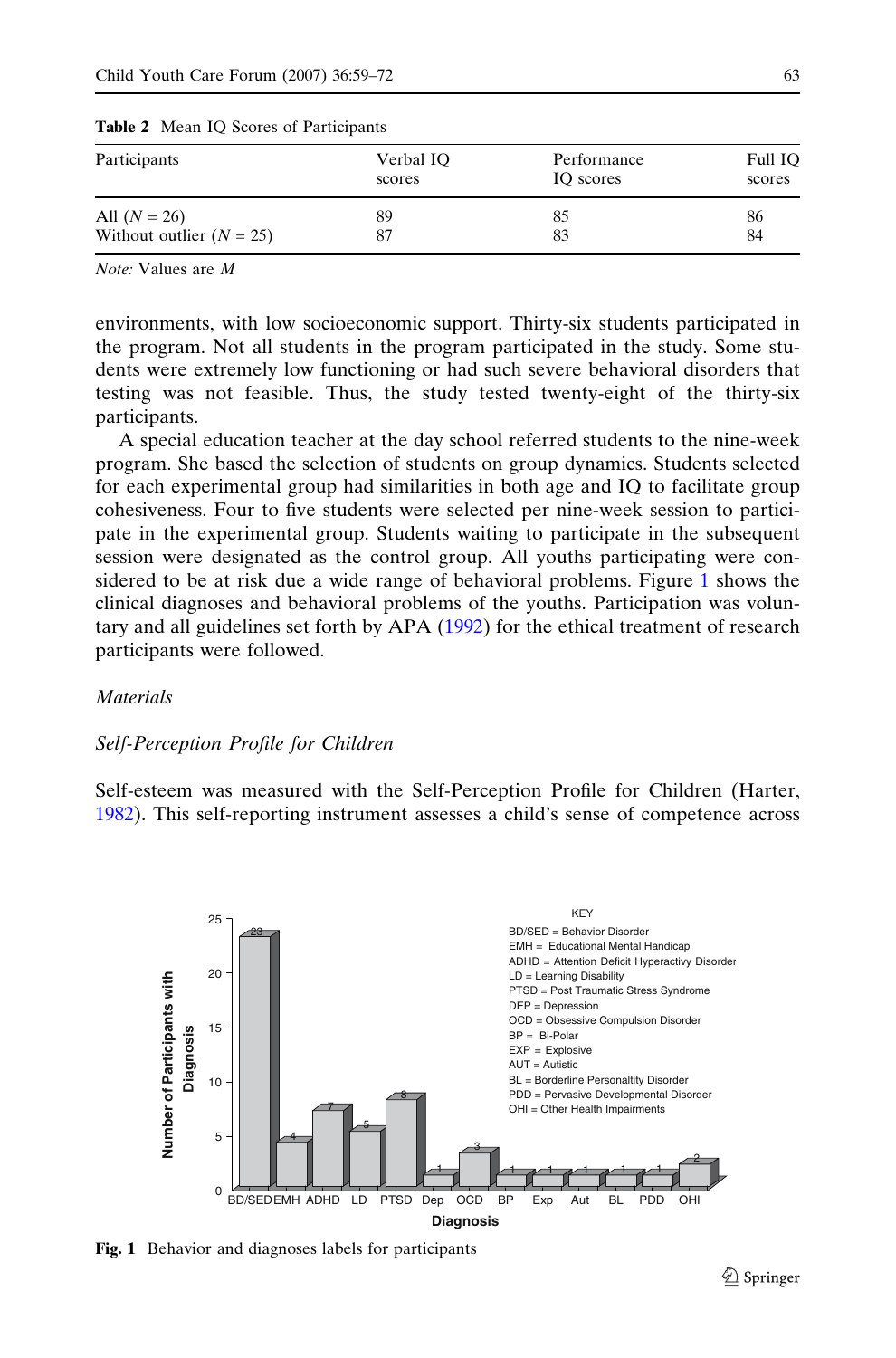six subscales: (1) Scholastic Competence; (2) Social Acceptance; (3) Athletic Competence; (4) Physical Appearance; (5) Behavioral Conduct; and (6) General Self-Worth. Harter developed a format with a broad range of questions that aim to overcome a tendency for respondents to give socially desirable answers. Children in grades 3 through 9 are the designated age group for this instrument.

### Empathy Questionnaire

The Empathy Questionnaire measures the extent to which a subject can understand someone else's thoughts, feelings and perspectives (Davis, 1980). The questionnaire is divided into four subscales: (1) Fantasy: The tendency to identify with characters in movies, books, etc.; (2) Perspective-Taking: The ability to see things from another's point of view; (3) Empathetic Concern: Feelings of warmth and compassion for others; and (4) Personal Distress: Feelings of anxiety and discomfort resulting from observing other people's unfortunate experiences.

# Locus of Control Scale

The Locus of Control Scale is a modification of the Nowicki-Strickland Internal-External Control Scale for Children (CNSIE: Nowicki & Strickland, 1973). The CNSIE is a 40-item self-reporting measure with a Yes–No response format developed from a 102-item pool of questions. The original 102 items were administered to nine clinical psychology staff members who were asked to answer questions in an external direction. The items that were not in agreement by the members were dropped. Following an item analysis, the test was further reduced to form the modified 40-item version. The present version uses a ''true''—''sort of true''—''false'' format, with the ''sort of true'' response included to increase variability. The CNSIE scale has adequate internal and temporal consistency. Data relevant to divergent and convergent validity are encouraging. It appears to be the best available measure as a scale of locus of control for children.

### Children's Depression Inventory

The Children's Depression Inventory (CDI: M. Kovacs, unpublished) is a self-report questionnaire designed to assess depression in children between the ages of 8 and 16 years. Children are asked to choose one of three sentences which best describes their feelings in the past two weeks. The CDI is a 27-item questionnaire. However, for the purpose of this study, the original number 9 question about suicidal ideation was deleted creating a modified 26-item version.

### Children's Loneliness Questionnaire

The Children's Loneliness Questionnaire (Asher, Hymel, & Renshaw, 1984) was developed to assess feelings of loneliness and social dissatisfaction in children. The questionnaire consists of 24 items. The 16 primary items focus on children's feelings of loneliness, feelings of inadequacy, and subjective estimates of peer status. Eight questions about children's likes and dislikes in activities were included to help children feel more open and relaxed. The 16-item scale has been shown to be internally consistent (Cronbach's alpha = .90) and internally reliable (split-half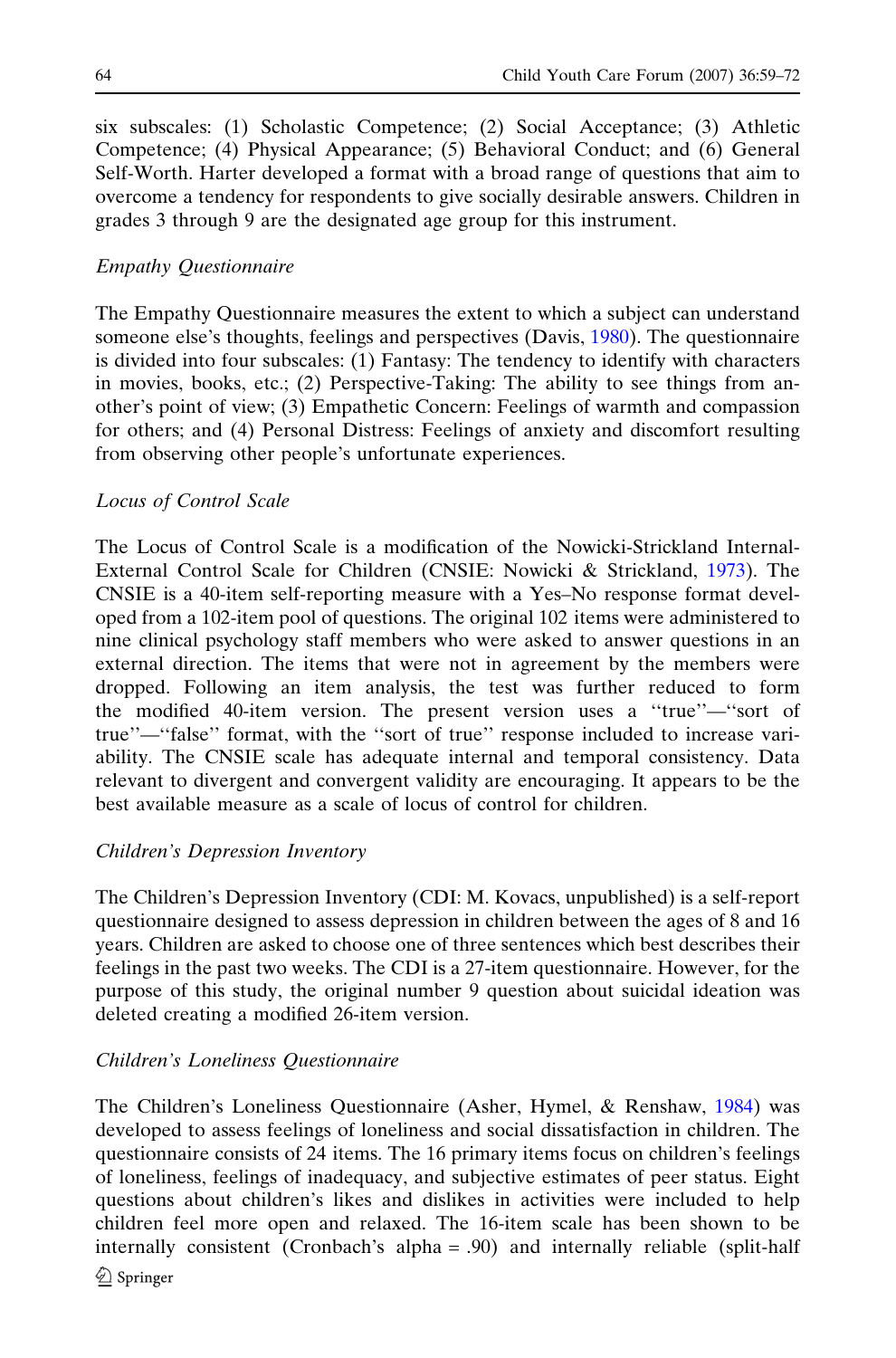correlation between forms = .83, Spearman-Brown reliability coefficient = .91, Guttman split-half reliability coefficient  $= .91$ ). This measure represents an alternative to using teacher ratings, behavioral measures, or sociometric measures to examine peer relations.

#### Procedure

The program consisted of nine-week sessions, approximately two hours in length twice a week, for a total of 36 h of participation at the facility. In addition to the EFL experience at the ranch, Horse Power has been incorporated into the classroom as an academic subject. All aspects of classes for the participants (including reading, math, and social studies) have an equine theme. Thus, Horse Power becomes an education enhancer as well as a therapeutic intervention. Although Horse Power is neither a reward nor a punishment intervention, it is used to elicit pro-social behaviors. Students who have completed the program may earn the right to come back to subsequent sessions to serve as mentors for the new participants.

As part of the EFL process, the youths participate in a nine-week structured program designed to teach skills such as cooperation, trust, and responsibility with the goal of transferring these learned skills into their own lives and everyday interactions. Participants are paired with a horse at the introduction of the session. The youth works with a horse as a partner throughout the nine weeks. The rationale behind teaming one horse with one child is to form a feeling of ownership and connection between the child and horse. The feeling of connectedness is hypothesized to address the focus and attention problems youths with SED display.

The structure of the EFP/L program is maintained with the assistance of North American Riding for the Handicapped Association (NARHA) certified therapeutic instructors. Additionally, each participant is paired with a volunteer who is a horse owner or who has horsemanship experience. The volunteers work with the students to teach the responsibilities involved in caretaking and adhering to rules for safety. The volunteers will also show the youths the proper attire needed to ride and how to behave with the animals as well as giving riding lessons. Thus, the volunteers and therapeutic instructors are educators, as well as mentors and role models for the participants.

Throughout the EFP/L sessions, the students are encouraged to participate in all aspects of the care and handling of their partnered horse, with the exception of bringing the horse into the pen. The participants learn how to saddle their horse while gaining knowledge of the variety of equipment needed to ride their horse. Participants must demonstrate responsibility by cleaning equipment they have used as well as the horse's stall. In addition to education, the participants have the opportunity to ride if they choose to. Each session includes a ''circle time'' in which the participants discuss the positive components of Horse Power and their individual goals for the day. The students' teacher, and occasionally, the school psychologist remain at the ranch throughout each session to enhance the security and safety of the program.

To evaluate the effectiveness of the Horse Power program a battery of questionnaires was administered to each participant prior to the nine-week session and upon completion of the nine- week session. Participants were pre-tested individually at the alternative school. The battery of tests appraised the participant's feelings of self-esteem, depression, loneliness, empathy, and locus of control. Each item of the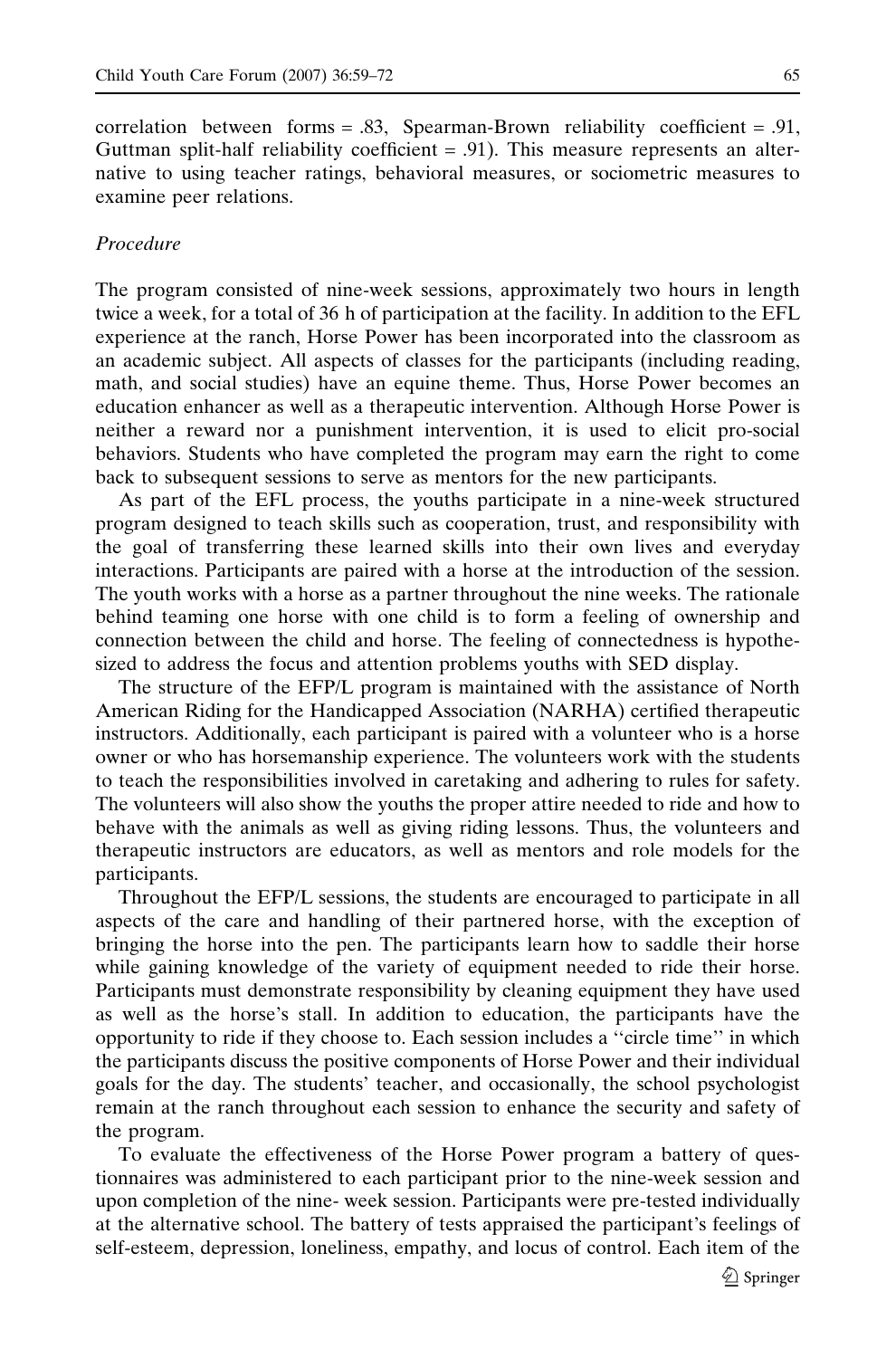measure was read aloud to the participant and answers were subsequently recorded. Evaluation of each student required approximately 60 min to complete.

All testable participants experienced the experimental condition. The students awaiting participation in the nine-week session comprised the control group. Pre-test and post-test evaluations were administered during the same time period for both the experimental and control group, with the post-test of the control group serving as the pre-test of their experimental condition. The participants were evaluated following their completion of the program with the same measures and methodology, with comparisons made between the pre-tests and post-tests.

### **Results**

Each measure was analyzed individually with paired t-tests. No statistically significant differences were found between the pre-tests and post-tests for the quantitative measures with the experimental group (see Table 3). The results are listed by hypothesis as follows:

- 1. The hypothesis that the youth's sense of self-esteem would increase was not supported. This hypothesis was tested with the general self-worth subscale of the Self-Perception Profile for Children (Harter, 1982).
- 2. The hypothesis that the participant's feelings of interpersonal empathy would increase was not supported. The difference in scores for pre-tests and post-tests in the experimental group were not found to be statistically significant on the Empathy Concern subscale of the Empathy Questionnaire (Davis, 1980).
- 3. The hypothesis that an increase in internal, rather than external, locus of control would result after participation was not supported.
- 4. Similarly, the hypothesis that the youth's feelings of depression would decrease as a function of the program was not supported. The Children's Depression Inventory revealed no statistically significant changes over time for the experimental group.
- 5. Finally, the hypothesis that feelings of loneliness would decrease was not supported by the testing differences in pre- and post- tests with the Children's Loneliness Questionnaire.

#### Qualitative Results

Although the quantitative results did not show statistical significance, qualitative analyses were illuminating. Case studies compiled from interviews and observations

| <b>Table 3</b> Paired <i>t</i> -tests of<br>emotional outcomes | Measure                              |        | Df | Sig. |  |
|----------------------------------------------------------------|--------------------------------------|--------|----|------|--|
|                                                                | Self-Perception Profile for Children | $-.54$ | 17 | > 59 |  |
|                                                                | <b>Empathy Questionnaire</b>         | .19    | 14 | > 84 |  |
|                                                                | Locus of Control Scale               | $-1.3$ | 21 | > 22 |  |
|                                                                | Children's Depression Inventory      | $-.81$ | 18 | >42  |  |
|                                                                |                                      |        |    |      |  |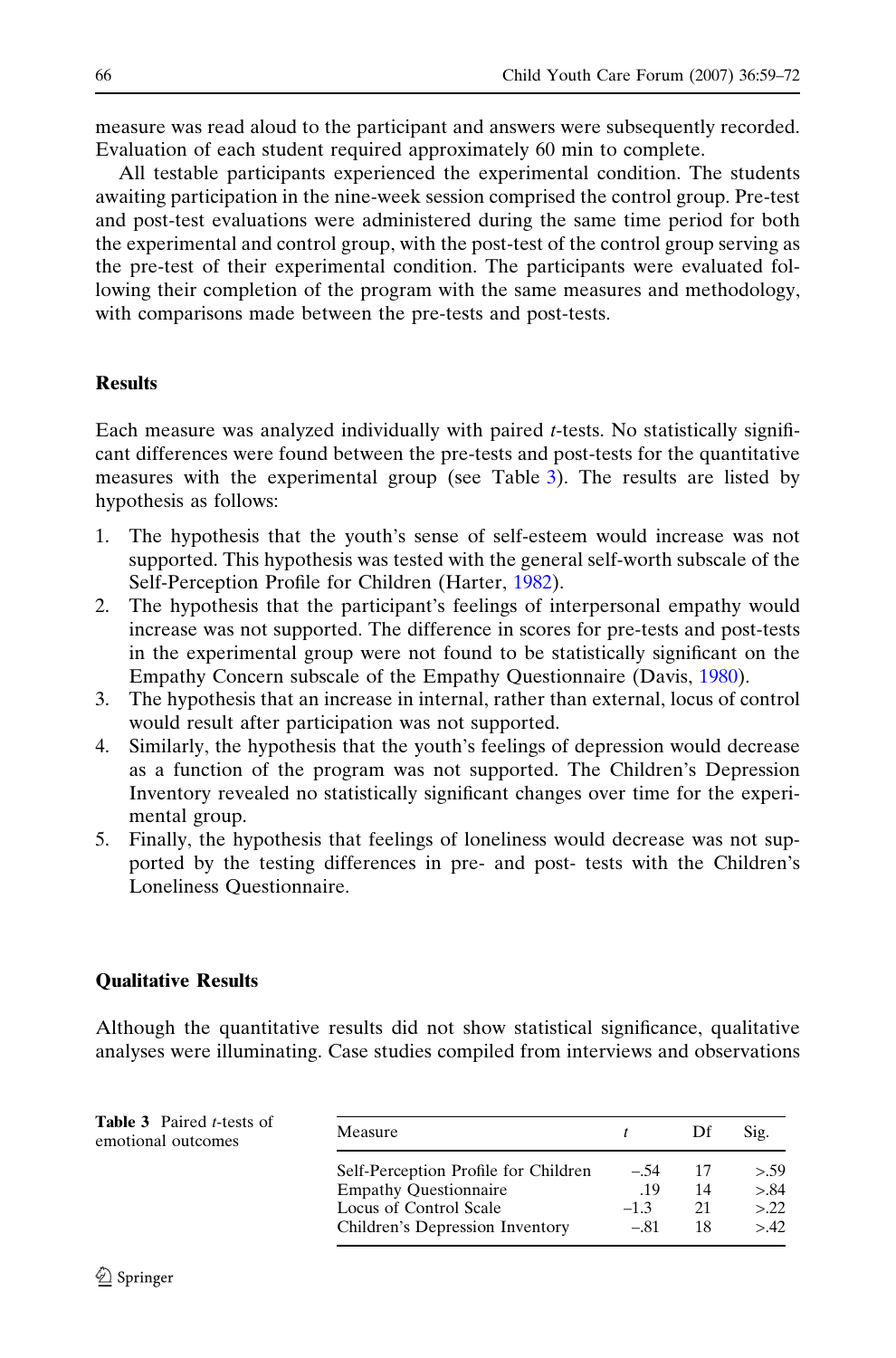by the special education teacher, therapeutic riding instructor, and volunteers indicate positive changes did occur in the students after participation in the program. Four case studies were chosen to illustrate the positive effects the youths exhibited following the program.

#### The Victim

"V" is a 10-year-old girl with Post Traumatic Stress Disorder (PTSD). Her background includes a family history of mental illness and emotional as well as physical abuse. She lives with her mother who displays sexual promiscuity. Her father has been absent most of her life. All her siblings have different fathers. A recent sexual assault along with her abusive childhood left ''V'' very anxious, distrustful, and fearful of men. She was paired with a female horse, ''Bailey,'' in Horse Power. During the program, ''V'' began to discuss issues of fatherhood in regards to her horse. She asked her teacher, ''Where is Bailey's dad?'' and wondered aloud if ''Bailey misses her dad.'' She talked out her personal worries of safety and trust to Bailey. She related to the fact that in the horse's world, brothers and sisters have different fathers just as in her family. She was able to relate so many aspects of her own life to Bailey's life, that in her teacher's words, "she literally became Bailey". Together with Bailey and her teacher, "V" was able to discuss her fears and anxieties. She opened up. She was able to smile again.

#### The Feral Child

''FC'' is an 11-year-old girl with the multiple diagnoses of Behavioral Disorder (BD) and Educational Mental Handicap (EMH) as well as a speech impediment. Her background includes sexual abuse, a low functioning mother, and a poverty-stricken family. "FC" had poor personal hygiene, coming to school with dirty clothes and unwashed hair. She would neither make eye contact nor address adults. Her behavior was difficult to manage. She would lie on the floor in defiance. In addition to her own conduct problems, ''FC'' would mimic the bad behaviors of other students. She was so out of control and wild that her teachers referred to her as the ''feral child''. Because of ''FC's'' history of sexual abuse, she was paired with a female volunteer in the Horse Power program. Her volunteer instructor noted after one session that ''FC'' related well to animals and showed a natural rapport with her horse. "FC's" lack of hygiene was addressed without embarrassment. She was taught how to groom ''Cameo'' and shown how to do the same with herself. She could not ride ''Cameo'' unless her hair was brushed and out of her eyes so that she could see. The discipline and regimen of Horse Power helped ''FC'' in controlling her own behavior. She needed to look at her instructor in the eyes and make contact in order to learn. Learning to ride instilled the confidence she was lacking. After completion of the nine-week program, ''FC'' had acquired enough social skills and improved her behavior so much that the day school's teachers had her repeat the program. At the end of one year, ''FC'' displayed enough progress and such a strong turnaround that she was allowed back into a traditional middle school. ''FC'' has grown from an animal-like, wild child to an adolescent who can successfully function in a mainstreamed classroom.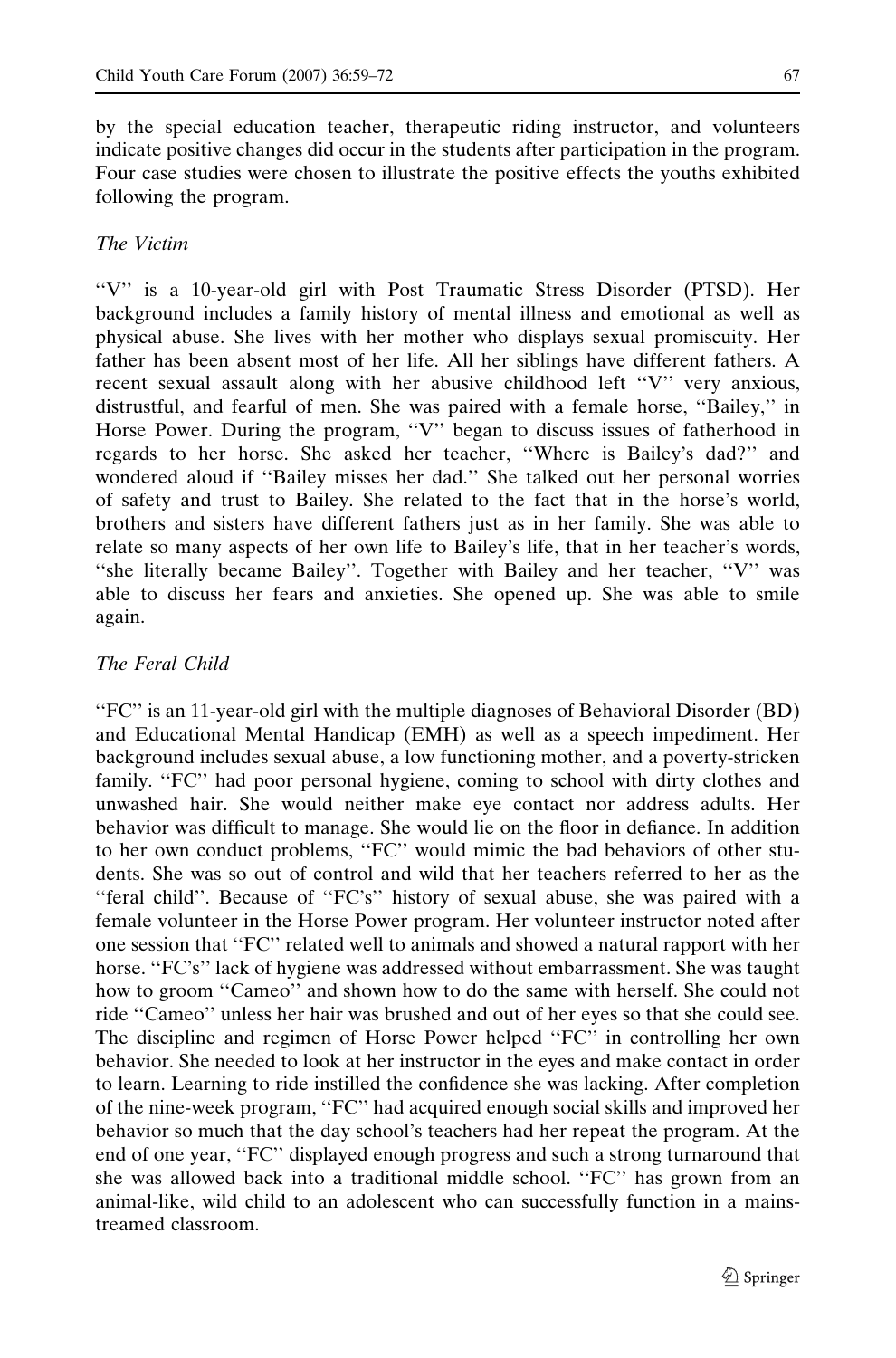### The Runaway

"R" is a 13-year-old male, diagnosed with Attention Deficit Hyperactivity Disorder (ADHD). He read at a kindergarten level in the fifth grade. His hyperactivity was so severe that his teacher described his actions as ''spider-like'' because he could be everywhere at one time. He crawled on the floor and tried to climb on the walls. His conduct issues included a tendency towards pyromania. ''R'' dealt with problems by avoidance: He would panic and run away. He was paired with a male volunteer during the program and a horse named ''Dandy''. His volunteer had a ''laid back attitude''. ''R'' began to shadow his volunteer instructor throughout the EFL activities. He modeled the positive behaviors he witnessed. He began to slow down and learn. He learned well. He picked up the knowledge of saddling his horse and learning to ride ''Dandy'', a rather large horse. He understood and could name the parts of a horse. During his sessions at the ranch, he worked on building trust. He had to have trust in his instructor and his horse in order to ride. He found out that his teacher was always there for him and when he felt out of control, he could turn to her. The trust factor was transferred to his teacher. He no longer needed to run away.

# The Boost Needed

"BN" is a 10-year-old male with a Behavioral Disorder (BD). His IQ is in the average range and his teacher describes him as bright. He experiences situational depression because of his family environment. His father shows aggression and poor attitudes towards women. ''BN'' has an explosive temperament. He has physically assaulted his mother in the past. ''BN'' was paired with two female volunteers in Horse Power. Social skills and self-esteem were two areas where he needed particular attention. Throughout his interaction with the volunteer instructors and the horses, "BN" learned how to be "up front". Despite the negativity he often experienced at home, his parents did come out to the ranch and did offer encouragement. The confidence and personal esteem he lacked appeared to be boosted because of his experience in the program. "BN" was successfully mainstreamed into middle school. His teacher felt that he ''would have come into his own eventually'', but that Horse Power speeded up the process.

### **Discussion**

In contrast to the existing literature (Gatty, 2001; Katcher & Wilkins, 1994), selfesteem did not increase after the intervention. These results were surprising given the promising findings of increases in both self-esteem and global self-worth found in a previous EFP program (MacDonald & Cappo, 2003). Observational data collected from the special education teacher and therapeutic riding instructor did emphasize positive changes in conduct and social acceptance, although the subscale measures did not reveal significant increases. A contributor to the lack of change in selfesteem may be the issue of esteem or self-worth with this population. The youths in this study have more severe disorders than those in previous studies. They are aware that they are in a special purpose day school because they were not able to learn in mainstreamed classrooms. Some students, when responding to questions on the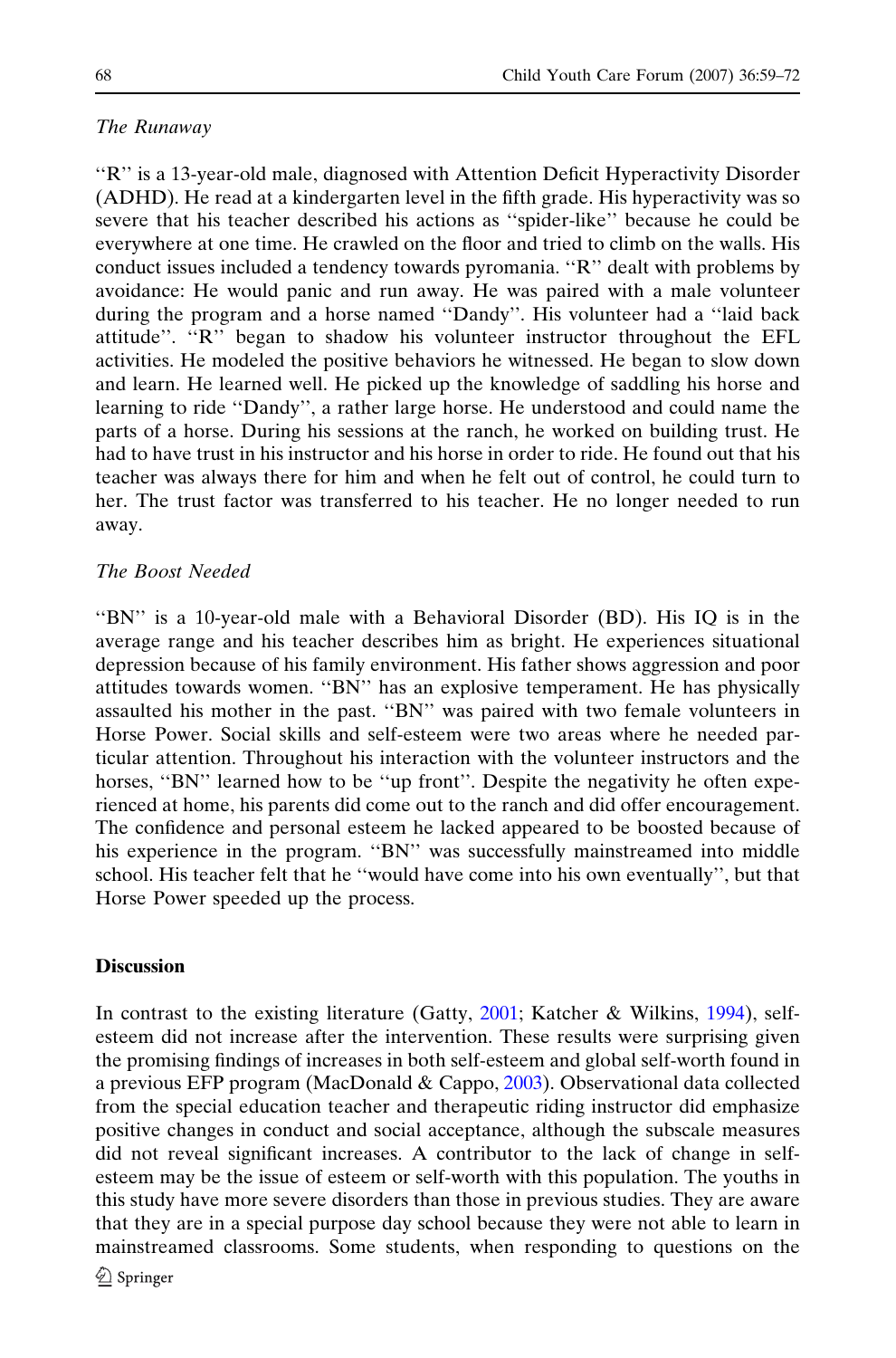Harter Self-perception Profile dealing with schoolwork issues or behavior with classmates, made statements about themselves such as ''That's why I am here,'' or ''I am just a bad kid.'' It is possible that the self-esteem of these students is so low that repeated participation in the program could produce improved post-test results.

The Harter (1982) measure was a difficult measure to administer due to the low functioning IQ scores and several diagnoses of learning disabilities among the students. For example, the measure asks the child to choose whether he or she is more like the child described on the left side of the page or the child described on the right side of the page, designated by stick figures (one with a hat, the other without a hat). Next, the child is asked if the statement is "really true" or "sort of true" for them. The stick figures and the two-part answers confused or distracted many of the students. One participant responded to a question by saying, ''I don't like hats.'' A statement like this demonstrates the tendency of the youths to have literal interpretations of questions.

The lack of change in interpersonal empathy was unexpected, given the qualitative evidence that demonstrated several cases of improvement in empathy towards the horses. The qualitative evidence is consistent with Nebbe's (2003) review. A measurement on feelings of empathy towards animals, such as the Companion Animal Bonding Scale (Poresky, Hendrix, Mosier, & Samuelson, 1987) may have yielded different results. Surprisingly, two subscales of the Empathy Questionnaire used—(1) Empathetic Concern: Feelings of warmth and compassion for others and (2) Personal Distress: Feelings of anxiety and discomfort resulting from observing others unfortunate circumstances—did not show significant positive change. But, during the course of the program one of the volunteer's horses died and the participants of that nine-week session wrote letters of sympathy to the volunteer. They wrote letters filled with warmth, compassion, and feelings of distress over her loss (A. Stauffer, personal communication, July 17, 2003).

Post-test results that did not show increased feelings of internal locus of control were consistent with Bowers and MacDonald's (2001) pilot study. A credible explanation for the findings may lie in the home lives of the participants. Throughout the nine weeks of the program, many students experienced volatile changes in their family lives, which is unfortunately common to the youths enrolled at this school. Changes in the home life during the three years of research included changes in parental custody, placement in foster care, and the death of a parent. It is difficult for youths of this age to feel in control of their lives when instability in their home lives surrounds them.

The current study did not show self-reported feelings of depression to decrease significantly. This was disappointing given the results of the pilot study (Bowers  $\&$ MacDonald, 2001) that did show significant decreases in depression. However, the participants in the present study were much younger and lower functioning than those in the pilot study. During post-testing evaluations at the school, many of the students expressed anger or frustration at the completion of the program. They missed participating in Horse Power. The issue of termination may have an impact on self-reported feelings of depression. It is plausible that a post-test for depression at a longer interval after the treatment would yield different results. Because of the termination issues found post-treatment, more emphasis was placed on the opportunity to repeat the program as a mentor for the next group coming into the program. Additionally, it is important to note that the youths in this study suffer from a situational type of depression due mostly to their home life situations.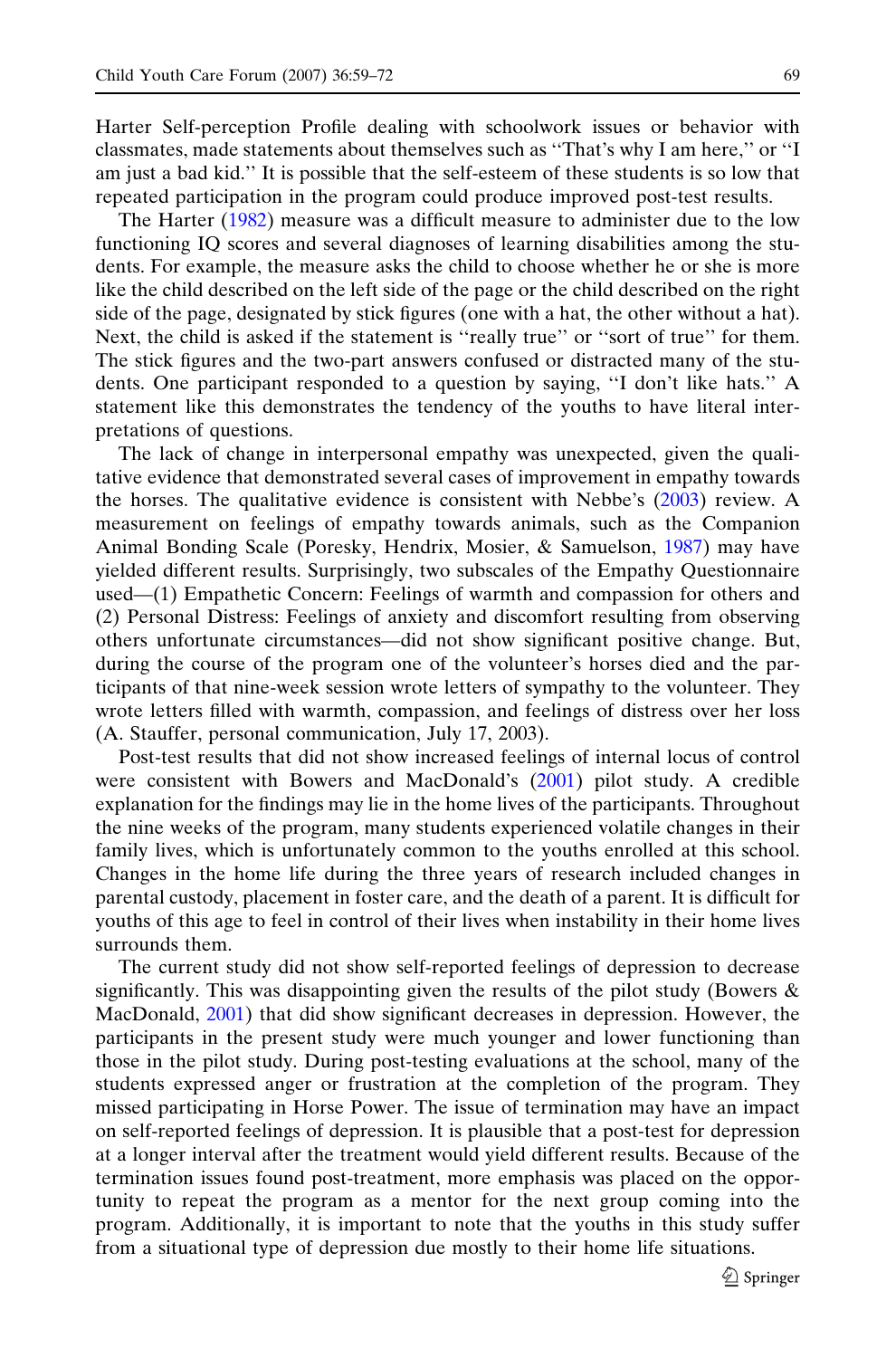The youths' feelings of loneliness did not decrease as was predicted to occur. However, an increase in loneliness, though not statistically significant, was found with the control group (the students awaiting treatment). It appears that loneliness is a factor in the children's lives.

Several reasons for the lack of statistical significance on the self-reporting measures appeared during the three-year evaluation. Foremost, the severe disorders of youths in this study make the evaluations more challenging than previous studies with at-risk adolescents. The majority of participants in this study are low functioning students, with IQ scores less than  $100$  (mean = 86) and learning disabilities. Many students had difficulty understanding the questions asked of them during testing. Despite reading questions aloud to the students and defining any new terms to them, many of the students appeared to have difficulties comprehending the questions.

A second reason for the unexpected results is that students at the alternative school are acclimated to psychological testing. Because of this frequency in testing, the students are adept at giving the most desired response to questions. Two measures in particular, The Children's Depression Inventory and Children's Loneliness Questionnaire often provoked the youths to change their answers, thus giving what appeared to be less than honest answers to the questions. Several students would begin to display disinterest or agitation to end the testing period. Additionally, the battery of measures may have been too long for the type of youths evaluated. In particular, children with ADHD (Attention Deficit Hyperactivity Disorder) would lose focus or become tired midway through the testing period. Consequently, there was a need to divide the pre- and/or post- testing into two sessions.

A prominent reason underlying the study's results is the duration of participation in the study. It may be unreasonable to expect a significant change in the nine-week period. This program should be considered for a longer time frame, perhaps even a full school year. A lack of funding often makes this unfeasible, however.

Finally, perhaps the most salient reason for the results lies in the extraneous variables encountered throughout the three-year evaluation. As mentioned previously, the disrupted family lives of the students in the special purpose day school make evaluating treatments a challenge. An important factor affecting test taking is the level of medication participants in this study take. Prescribed medication is a part of daily life for most children with SED. The youths have medication added, removed, or dosage changes frequently. The age of the participants is particularly meaningful (10–13 years) in regards to medication. During this period of rapid physical growth and hormone changes, medication levels are volatile.

#### Recommendations and Future Directions

Equine-facilitated psychotherapy and learning is still in its infancy. The current study, in conjunction with a multiple center experiment across the country, is to date one of the few published empirical studies of EFP/L with at-risk youths. The promising results of the pilot studies on EFP/L, together with the qualitative results from the current study, should add to the growing interest in this unique form of animal-assisted therapy.

The implementation and subsequent evaluation of a program as broad as Horse Power takes a commitment unlike any other AAT/L intervention. Those who are interested in further study or replication of the program can find additional infor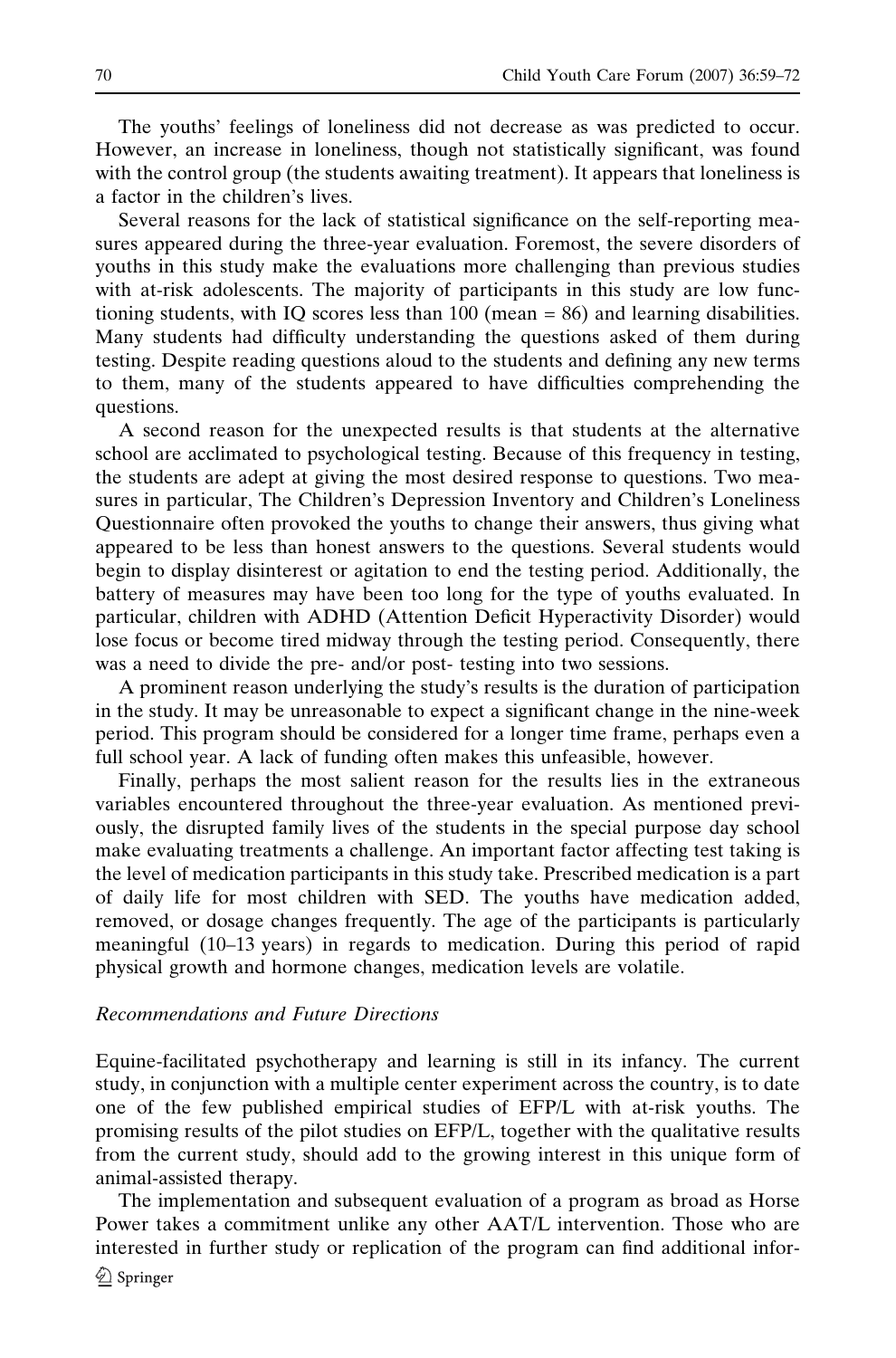mation from the North American Riding for the Handicapped Association (NAR-HA) and the Equine-Facilitated Mental Health Association (EFMHA).

There are several key factors that the researchers and the teachers involved in the current study feel are crucial to the success of replicated programs. One is the age of youths with SED. The ages of the children in this study (10–13 years) appear to be the critical time for an intervention such as Horse Power. It is a prime time because they are old enough to participate, yet not past the stage of openness to learn. A second factor is the duration of time in the program. It is essential that students participate in the program more than one time, particularly with a group as severe as the group in this study. More than two sessions per week would possibly improve results by adding consistency and reinforcement. Anyone wishing to work with SED youths must be aware that they will need to adhere to a set schedule to comply with the needs of the children. Deviating from the routine will not work and continual follow-up is necessary.

Separation issues need to be addressed to prevent participants from feeling frustrated or lonely because they miss the ranch experience. Students who demonstrate positive behaviors should be asked to serve as mentors to the next group. The current program presents the participants with photos of their experience to provide them with a lasting memory of their time in Horse Power.

The success of an EFL program is contingent on several factors. To implement a thematic approach to learning by using EFL, the special education teacher must have considerable knowledge and a background with horses. He or she must have a love for EFL in order to carry out both the classroom and the experiential activity. A special education student's academic performance will be positively affected when they can be involved in the process itself. A successful classroom program must have the support of the school administration. Communication between special education teachers, school psychologists, therapeutic riding instructors, and volunteers is critical. The student's teacher must be an active participant in order to be a positive role model. The last and most important factor in a successful program is the safety and confidentiality of the children involved. Strict adherence to the standards and practices for certification and training through NARHA or EFMHA must be upheld.

Therapists or teachers interested in EFP/L should acknowledge foremost that the program is not a riding class. It is a therapeutic approach aimed at teaching life skills to children considered difficult to reach. In this approach, the horse is a vehicle that enables the youths to open up and to verbalize their problems and fears. The close supervision and mentoring of the volunteer staff establishes rapport and trust that is often lacking in the at-risk youth's world. A positive adult role model taking an active interest in a child who has known abuse, neglect, and the stigma of the label "bad kid" can be the turning point in his or her young life. Children, by nature, learn more effectively when they are interested in the subject. By incorporating the equine theme into the classroom, the students become active participants in their education. For perhaps the first time in their lives, they have knowledge of a subject that they can pass along as well as show pride in their academic success. The purpose of the equine-facilitated learning program evaluated in this study is to teach life skills, both social and individual. Youths with severe emotional disorders have difficulty finding a place in society. It is hoped that the life skills gathered through participation in Horse Power will carry over into their daily lives and help them in finding their place.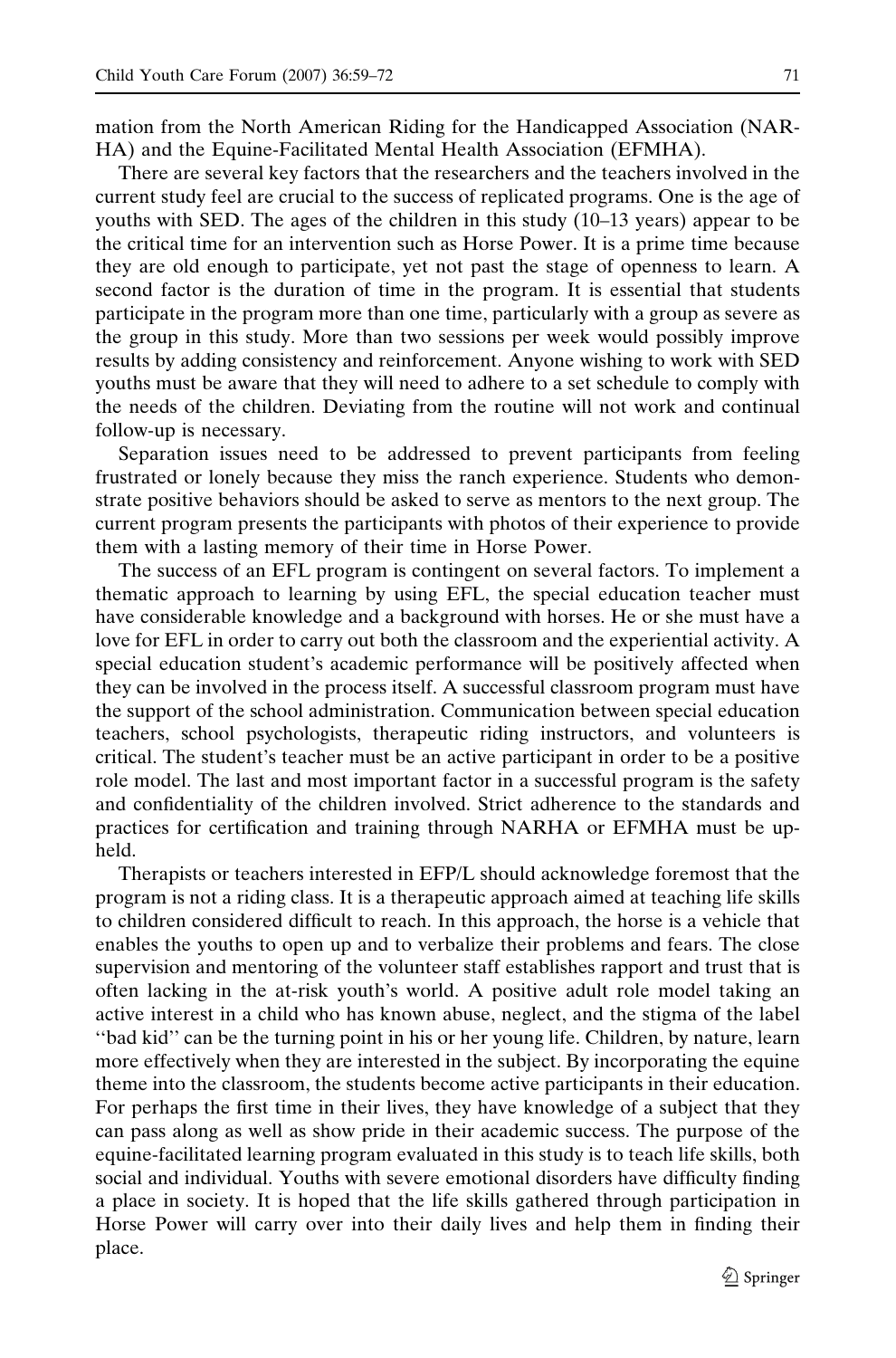#### References

- American Psychological Association. (1992). Ethical principles of psychologists and code of conduct. American Psychologist, 47, 1597–1611.
- Ascione, F. R. & Weber, C. V. (1996). Children's attitudes about the humane treatment of animals and empathy: One-year follow up of a school-based intervention. Anthrozoos, 9(4), 188–195.
- Asher, S., Hymel, S., & Renshaw, P. (1984). Loneliness in children. Child Development, 55, 1456– 1464.
- Bowers, M. J., & MacDonald, P. M. (2001). The effectiveness of equine-facilitated psychotherapy with at-risk adolescents: A pilot study. Journal of Psychology and Behavioral Sciences, 15, 62–76.
- Bryant, B. K. (1985). The neighborhood walk: Sources of support in middle childhood. Monographs of the Society for Research in Child Development, 50(3, Serial No. 210).
- Davis, M. H. (1980). Multidimensional approach to individual differences in empathy. Catalogue of Selected Documents in Psychology, 10(85), 177–180.
- Equine-Facilitated Mental Health Association (2003). What is equine-facilitated psychotherapy (EFP)? (n.d.). Retrieved December 17, 2003 from http://www.narha.org/sec\_efmha.
- Fine, A. (2000). Handbook on animal-assisted therapy. San Diego, CA: Academic Press.
- Gatty, C. M. (2001). Psychosocial impact of therapeutic riding: A pilot study. *Equine-Facilitated* Mental Health Association, 5(2), 8.
- Harter, S. (1982). The perceived competence scale for children. Child Development, 53, 87–97.
- Kaiser, L., Spence, L. J., Lavergne, A. G., & Vanden Bosch, K. L. (2004). Can a week of therapeutic riding make a difference?—A pilot study. Anthrozoos, 17(1), 63–72.
- Katcher, A. H., & Wilkins, G. G. (1994). The use of animal assisted therapy and education with attention-deficit hyperactive and conduct disorders. Interactions, 12(4), 1–5.
- MacDonald, P. M., & Cappo, J. (2003). Equine-facilitated therapy with ''at-risk'' youth: Does it work? Strides, 9(3), 30–31.
- Melson, G. (2001). Why the wild things are. Cambridge, MA: Harvard University Press.
- Nebbe, L. (2003). Animal-assisted activities/therapy as an animal and human welfare project [Electronic version]. Humane Innovations and Alternatives, 8. Retrieved July 15, 2003, from http://www.psyeta.org/hia/vol8/nebbe.html.
- Nowicki, S. Jr., & Strickland, B. R. (1973). A locus of control scale for children. Journal of Consulting and Clinical Psychology, 40, 148–154.
- Poresky, R. H., Hendrix, C., Mosier, J. E., & Samuelson, M. L. (1987). The companion animal bonding scale: Internal reliability and construct validity. Psychological Reports, 60, 743–746.
- Poresky, R. (1996). Companion animals and other factors affecting young children's development. Anthrozoos, 9(4), 159–168.
- Vidrine, M., Owen-Smith, P., & Faulkner, P. (2002). Equine-facilitated psychotherapy: Applications for therapeutic vaulting. Issues in Mental Health Nursing, 23, 587–603.